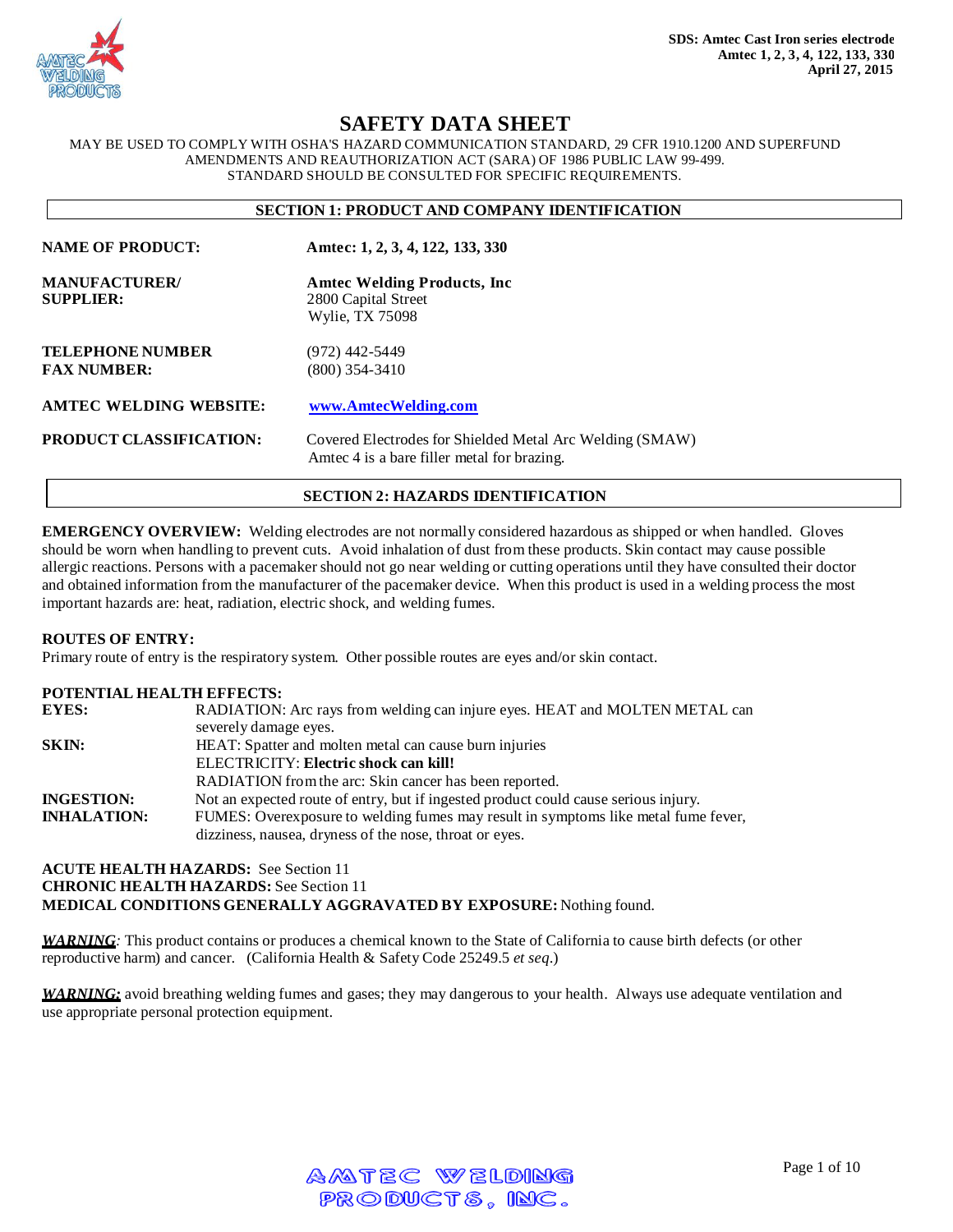



# **CARCINOGENICITY:**

**NICKEL** - is listed as being carcinogenic to humans on *IARC* and *NTP* lists, and is listed by *NIOSH* as being a potential occupational carcinogen (with no further categorization).

**MANGANESE** is listed by ACGIH as Group A4: Not classifiable as a human carcinogen

**SILICON DIOXIDE -** is listed as being carcinogenic to humans on *IARC* and *NTP* lists, and is listed by *NIOSH* as being a potential occupational carcinogen (with no further categorization).

**WELDING FUMES** (not otherwise specified) are considered to be carcinogenic defined with no further categorization by *NIOSH* and *IARC*.

#### Package Labeling:

Although this product does not require a hazard warning label in all countries, we recommend that the safety advice should be observed:

### **Pictograms: GHS07- GHS08**



**Amtec 3, Amtec 2, Amtec 133, Amtec 122 contains Nickel and Barium Carbonate Amtec 4 and Amtec 330 contains Nickel**

**Pictogram: GHS07 for Amtec 1 – Contains Barium Carbonate**



#### **R-Phrases:**

Limited evidence of carcinogenic effect May cause sensitization by skin contact Toxic: danger of serious damage to health by prolonged exposure through inhalation Harmful to aquatic organisms, may cause long-term adverse effects in the aquatic environment Brazing/welding fumes and vapors may cause metal fume fever (headache, dizziness, dryness, cough, nausea, and fever) and these symptoms may appear 4-12 hours after exposure May cause irritation by prolonged inhalation of brazing/welding fumes.

#### **GHS: Nickel – if listed in Section 3**

Hazard categories: Respiratory/skin sensitization: Skin Sens: 1 Carcinogenicity: Carc. 2 Specific target organ toxicity – repeated exposure: STOT RE 1 May cause an allergic skin reaction. Suspected of causing cancer. Causes damage to organs through prolonged or repeated exposure.

# **GHS: Barium Carbonate - if listed in Section 3**

Harmful if swallowed

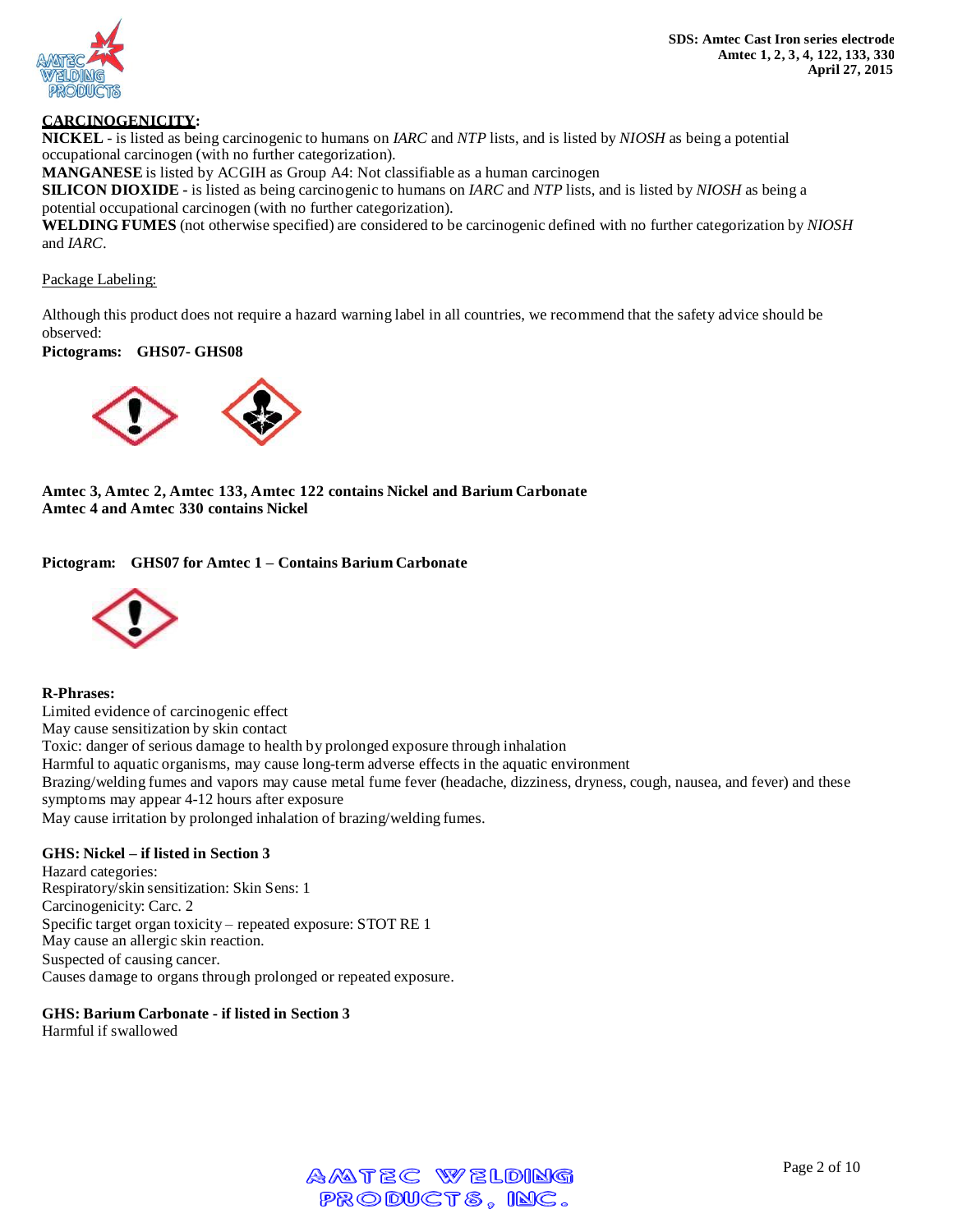

# **Hazard Statements: Nickel** H317 May cause an allergic skin reaction H351 Suspected of causing cancer H372 Causes damage to organs through prolonged or repeated exposure **Precautionary Statements:** P285 In case of inadequate ventilation wear respiratory protection P314 Get medical advice if you do not feel well P280 Wear protective gloves/protective clothing/eye protection/face protection P202 Do not handle until all safety precautions have been read and understood P260 Do not breathe dust/fume/gas/mist/vapors/spray P501 Dispose of contents/container to waste treatment facility in accordance with local and national regulations

Before using this product, contact your doctor to determine if exposure to product or use of this product will aggravate your medical conditions.

# **ADDITIONAL LABELING INFORMATION**

As an article the product does not need to be labeled in accordance with EC-directives or respective national laws. Metals in massive form, alloys, mixtures containing polymers and mixtures containing elastomers do not require a label according to this Annex (Annex I GHS), if they do not present a hazard to human health by inhalation, ingestion or contact with skin or to the aquatic environment in the form in which they are placed on the market, although classified as hazardous in accordance with the criteria of this Annex.

Instead, the supplier shall provide the information to downstream users or distributors by means of the SDS.

# **SECTION 3: COMPOSITION/INFORMATION ON INGREDIENTS**

**IMPORTANT:** This section covers the materials from which these products are manufactured. The fumes and gases produced during normal use of these products are covered in Section 8. The chemicals or compounds subject to reporting under Title III, in Section 313, of the Superfund Amendments and Reauthorization Act (SARA) are marked by the symbol #.

|                            |                             | Exposure Limit $(mg/m3)$ |                             |               |               |               | Percent Ingredients (by weight) |               |              |               |
|----------------------------|-----------------------------|--------------------------|-----------------------------|---------------|---------------|---------------|---------------------------------|---------------|--------------|---------------|
| <b>INGREDIENTS</b>         | <b>CAS</b><br><b>NUMBER</b> | <b>OSHA PEL</b>          | <b>ACGIH-TLV</b>            | 3             | 2             | 1             | 4                               | 133           | 122          | 330           |
| Nickel #                   | 7440-02-0                   |                          | 0.2                         | L             |               |               | C                               | L             |              |               |
| Iron                       | 7439-89-6                   | $10$ (as Fe)             | $5$ (as Fe)                 | C             | H             | L             | L                               | C             | H            | H             |
| Calcium Carbonate          | 1317-65-3                   | 5                        | 10                          | E             | D             | E             |                                 | D             | E            | $\mathcal{C}$ |
| Barium Carbonate #         | 513-77-9                    | $0.5$ (as Ba)            | $0.5$ (as Ba)               | E             | $\mathbf{F}$  | E             |                                 | E             | F            |               |
| Graphite                   | 7782-42-5                   | 15 mppcf*                | 2                           | $\mathcal{C}$ | $\mathcal{C}$ | C             |                                 | $\mathcal{C}$ | C            | $\mathcal{C}$ |
| Mica                       | 12001-26-2                  | $20$ mppcf*              | 3                           | $\mathcal{C}$ |               |               |                                 |               |              |               |
| Sodium Silicate            | 1344-09-8                   | Not listed               | Not listed                  | $\mathsf{C}$  | C             | $\mathcal{C}$ |                                 | $\mathcal{C}$ | $\mathsf{C}$ | $\mathcal{C}$ |
| Potassium Silicate         | 1312-76-1                   | Not listed               | Not listed                  | $\mathcal{C}$ | C             |               |                                 | C             |              |               |
| Calcium Fluoride           | 7789-75-5                   | $2.5$ (as F)             | $2.5$ (as F)                | $\mathcal{C}$ | C             | E             |                                 | $\mathcal{C}$ | $\mathsf{C}$ | $\mathcal{C}$ |
| Silicon                    | 7440-21-3                   | 5                        | 10                          |               |               |               | C                               |               |              |               |
| Iron Oxide                 | 1317-61-9                   | $10$ (as Fe)             | $5$ (as Fe)                 | $\mathcal{C}$ | C             |               |                                 |               | C            | $\mathcal{C}$ |
| Manganese #                | 7439-96-5                   | $5$ (ceiling)            | 0.1                         |               |               | B             | A                               |               |              |               |
| Aluminum#                  | 7429-90-5                   | 10                       | 5                           |               |               |               | A                               |               |              |               |
| Carbon                     | 7440-44-0                   | 5                        | $\mathcal{D}_{\mathcal{L}}$ |               |               |               | $\mathcal{C}$                   |               |              |               |
| <b>Strontium Carbonate</b> | 1633-05-2                   | Not listed               | Not listed                  |               |               |               |                                 |               |              | E             |
| Silicon Dioxide            | 14808-60-7                  | **                       | 0.05                        | $\mathsf{A}$  |               |               |                                 |               | $\mathsf{A}$ |               |

\*mppcf = millions of particles per cubic foot of air

\*\*  $\frac{1}{10}$  mg/m<sup>3</sup> / (% SiO<sub>2</sub> + 2)

# **PERCENT RANGE CODE (by Weight):**

| $A = 0.1 - 1\%$   |  |                                                              | $C = 1 - 5\%$ $E = 5 - 10\%$ $G = 10 - 30\%$ $J = 30 - 60\%$ $L = 60 - 100$ |  |
|-------------------|--|--------------------------------------------------------------|-----------------------------------------------------------------------------|--|
| $B = 0.5 - 1.5\%$ |  | $D = 3 - 7\%$ $F = 7 - 13\%$ $H = 15 - 40\%$ $K = 40 - 70\%$ |                                                                             |  |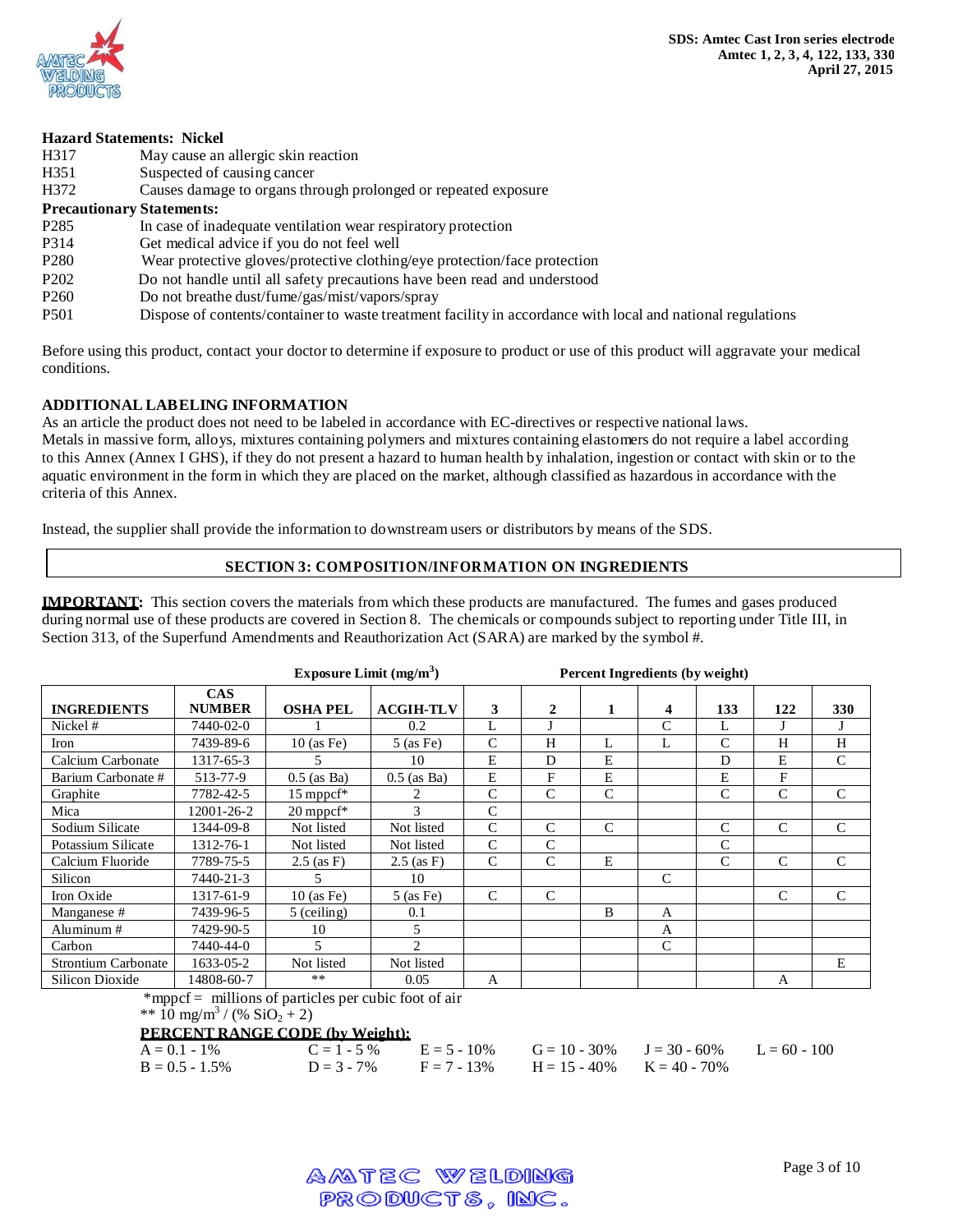

| <b>INGREDIENTS</b>         | <b>CAS NUMBER</b> | <b>EINECS NUMBER</b> | <b>Hazard Classification per</b><br><b>ECD 67/548/EEC</b> |
|----------------------------|-------------------|----------------------|-----------------------------------------------------------|
| Nickel #                   | 7440-02-0         | 231-111-4            | Carc. Cat. 3; R40 - T; R48/23 - R43                       |
| Iron                       | 7439-89-6         | 231-096-4            | N <sub>0</sub>                                            |
| Calcium Carbonate          | 1317-65-3         | 215-279-6            | No                                                        |
| Barium Carbonate #         | 513-77-9          | $208 - 167 - 3$      | Xn; R22                                                   |
| Graphite                   | 7782-42-5         | 231-955-3            | N <sub>o</sub>                                            |
| Mica                       | 12001-26-2        | 310-127-6            | N <sub>o</sub>                                            |
| Sodium Silicate            | 1344-09-8         | 215-687-4            | N <sub>o</sub>                                            |
| Potassium Silicate         | 1312-76-1         | 215-199-1            | No                                                        |
| Calcium Fluoride           | 7789-75-5         | 232-188-7            | N <sub>o</sub>                                            |
| Silicon                    | 7440-21-3         | 232-188-7            | N <sub>o</sub>                                            |
| Iron Oxide                 | 1317-61-9         | 215-277-5            | N <sub>o</sub>                                            |
| Manganese #                | 7439-96-5         | $231 - 105 - 1$      | N <sub>o</sub>                                            |
| Aluminum #                 | 7429-90-5         | 231-072-3            | No (flux coating component)                               |
| Carbon                     | 7440-44-0         | 231-153-3            | No                                                        |
| <b>Strontium Carbonate</b> | 1633-05-2         | 216-643-7            | No                                                        |
| Silicon Dioxide            | 14808-60-7        | 238-878-4            | N <sub>o</sub>                                            |

### **CAS / EINECS NUMBER / HAZARD CLASSIFICATION FOR ABOVE INGREDIENTS IF PRESENT**

Exposure limits are subject to change. Contact ACGIH and OSHA for current values. See Section 16 for European Council Directive 67/548/EEC R-phrases and S-phrases if applicable.

#### **SECTION 4: FIRST AID MEASURES**

**EMERGENCY & FIRST AID PROCEDURES**: Call for medical aid. Employ first aid techniques recommended by The American Red Cross.

**EYES**: Flush with a large amount of fresh water for at least 15 minutes to remove dusts or fumes. Get medical attention. For radiation burns due to arc flash, see physician.

**SKIN:** Wash affected area with soap and water to remove dust or particles. If rash develops, see a physician. For skin burns from arc radiation, promptly flush with cold water. Get medical attention for burns or for irritations that persist. **INGESTION:** Seek medical attention.

**INHALATION:** Remove to fresh air. If breathing is difficult administer oxygen. If breathing has stopped, begin artificial respiration and obtain medical assistance immediately.

**ELECTRIC SHOCK:** Disconnect and turn off the power. Use a nonconductive material to pull victim away from contact with live wire parts or wires. If breathing has stopped, begin artificial respiration and obtain medical assistance immediately. If no detectable pulse, begin Cardiopulmonary Resuscitation. (CPR) and immediately call for medical aid.

**GENERAL:** Move to fresh air and call for medical aid.

#### **SECTION 5: FIRE FIGHTING MEASURES**

**Non-Flammable**: Welding arc and sparks can ignite combustibles. Refer to American National Standard Z49.1 for fire prevention during welding. These products as shipped are non-hazardous, nonflammable, non-explosive, and non-reactive.

### **FLAMMABLE LIMITS IN AIR (% by volume): UPPER:** N/A **LOWER**:N/A

### **FLASH POINT:** N/A

# **AUTOIGNITION TEMPERATURE:** N/A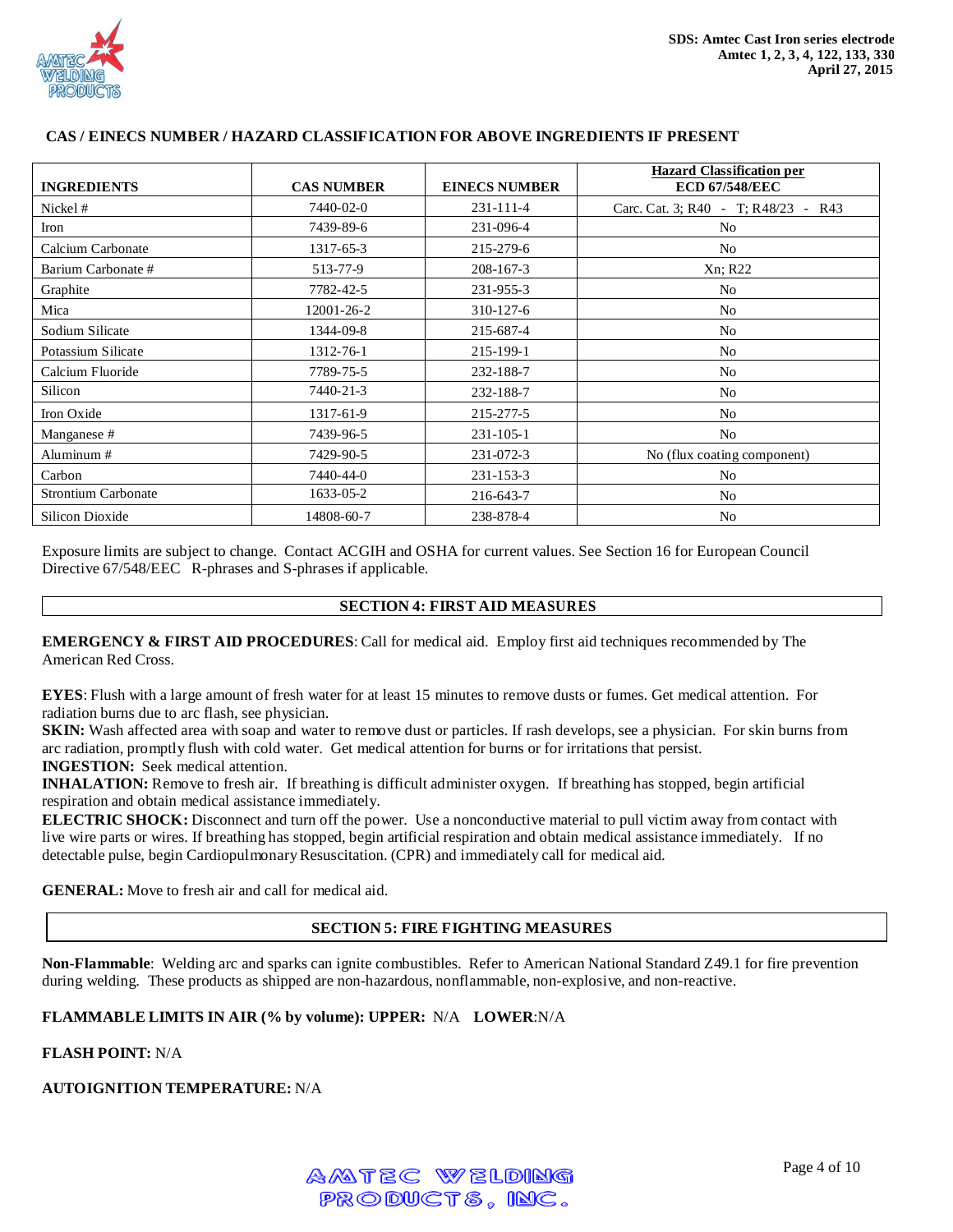

#### **NFPA HAZARD CLASSIFICATION:**

| Health: 2 | Flammability: 0                               | Reactivity: 0 | Other: |
|-----------|-----------------------------------------------|---------------|--------|
|           | A IMBIO UNIDED VI MIOVI I TIDE DDOMEODIOVEA L |               |        |

**RATING UNDER NATIONAL FIRE PROTECTION 704:** Health: 2 Flammability: 0 Reactivity: 0 Protection:

**EXTINGUISHING MEDIA:** Use the extinguishing media recommended for the burning material and fire situation.

**SPECIAL FIRE FIGHTING PROCEDURES:** Wear self-contained breathing apparatus as fume or vapors may be harmful.

**UNUSUAL FIRE AND EXPLOSION HAZARDS:** None

**HAZARDOUS DECOMPOSITION PRODUCTS:** Reasonably expected fume constituents of the fume could include complex oxides of iron and nickel.

#### **SECTION 6: ACCIDENTAL RELEASE MEASURES**

**ACCIDENTAL RELEASE MEASURES:** Solid objects may be picked up and placed in a container. Wear protective clothing and make sure that the solid objects are at room temperature before handling.

**PERSONAL PRECAUTIONS:** Gloves should be worn when handling to prevent cuts.

**ENVIRONMENTALPRECAUTIONS:** Do not flush residue into waterways.

# **SECTION 7: HANDLING AND STORAGE**

**HANDLING:** Handle with care to avoid cuts and to keep the wire from piercing the skin. Wear gloves when handling welding consumables. Avoid exposure to dust and do not ingest. Some individuals can develop and allergic reaction to certain materials. Keep all warning labels and identification labels on the product.

**STORAGE**: Keep material sealed and dry before use and do not remove product identification label or warning label. After using, keep remaining product sealed and dry and do not remove product identification label or warning label.

# **SECTION 8: EXPOSURE CONTROLS / PERSONAL PROTECTION**



#### **Read and understand the manufacturer'sinstructions and precautionary label on this product.**

Always use adequate ventilation and wear appropriate personal protection. Do not breathe welding fumes and gases; they are dangerous to your health.

See American National Standard Z49.1, Safety in Welding and Cutting, published by the "American Welding Society," 550 N.W. LeJeune Road, Miami, FL 33126 and OSHA Publication 2206 (29CFR 1910), U.S. Government Printing Office, Superintendent of Documents, P.O. Box 371954, Pittsburgh, PA 15250-7954 for more detail on the following:

**ENGINEERING CONTROLS**: Proper ventilation must be maintained.

| AMTEC WELDING  |  |
|----------------|--|
| PRODUCTS, INC. |  |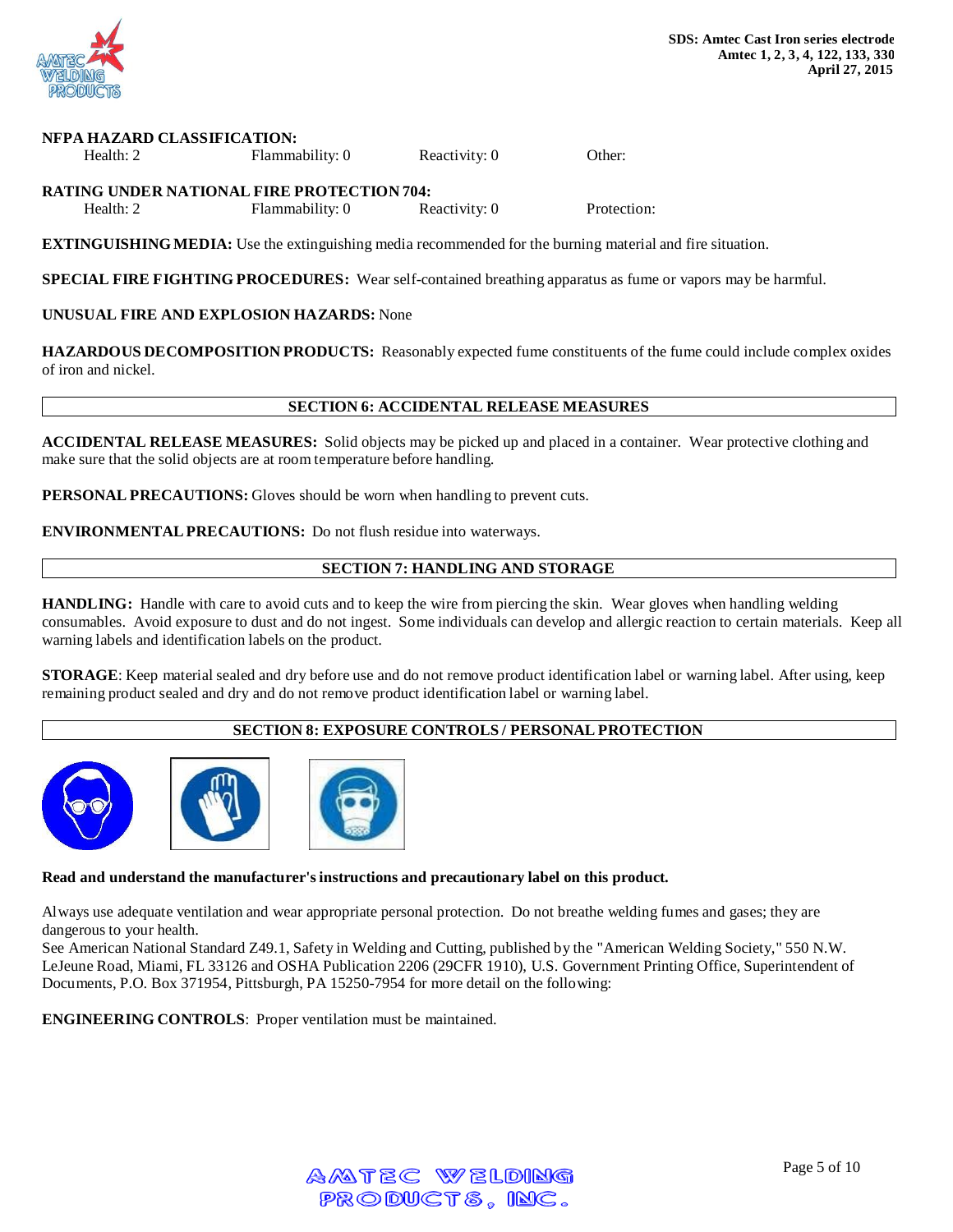

**ARC RAYS** and **SPARKS** can injure eyes and burn skin. **ELECTRIC SHOCK** can kill! Wear correct hand, eye, head, and body protection.

**VENTILATION**: Use enough ventilation, local exhaust at the arc, or both, to keep the fumes and gases below the TLV's in the workers breathing zone and the general area. Train the welder to keep their head out of the fumes. Monitor fume levels and do not exceed permissible exposure limits or values.

**RESPIRATORY PROTECTION**: Use respirable fume respirator or air supplied respirator when welding in a confined space or where local exhaust or ventilation does not keep exposure below the TLV's.

**EYE PROTECTION**: Wear a helmet or face shield with a filter lens of shade 12 or darker. Provide screens and flash goggles to shield others. When using Amtec 4, wear appropriate brazing goggles.

**PROTECTIVE CLOTHING**: Wear head, hand, and body protection which help to prevent injury from radiation, sparks, and electrical shock. See ANSI Z49.1. At a minimum, this includes welders' gloves and a protective face shield and may include arm protectors, aprons, hats, shoulder protection, as well as dark substantial clothing. Train the welder not to touch live electrical parts and to insulate themselves from work and ground, especially if clothing and gloves are wet. **WORK HYGIENIC PRACTICES**: Do not eat or consume beverages in the work area.

**EXPOSURE GUIDELINES**: Use industrial hygiene monitoring equipment to ensure that exposure does not exceed applicable national exposure limits. When the electrode is consumed, fume and gas decomposition products generated are different in percent and form fromthe ingredients listed in Section 3. The fume and decomposition products, not the ingredients in the electrode, are important. Decomposition products include those originating from the volatilization, reaction, or oxidation of materials in Section 3, plus those from the base metal, etc., as noted above. These components are virtually always present as complex oxides and not as metals (Characterization of Arc Welding Fume: American Welding Society). Reasonably expected fume constituents of the fume could include complex oxides of iron and nickel. The following limits can be used as guidance. Refer to Section 11 for more information about welding fumes.

| <b>SUBSTANCE</b> | <b>CAS NUMBER</b> | Exposure Limit $(mg/m3)$ |                  |
|------------------|-------------------|--------------------------|------------------|
|                  |                   | <b>OSHA PEL</b>          | <b>ACGIH-TLV</b> |
| Iron Oxide       | 1309-37-1         | $10$ (as Fe)             | $5$ (as Fe)      |
| Nitric Oxide     | 10102-43-9        | 30                       | 31               |
| Nickel Oxide #   | 1313-99-1         | $1$ (as Ni)              | $0.2$ (as Ni)    |
| Manganese fume # | 7439-96-5         |                          | 0.02             |

Gaseous reaction products may include carbon monoxide and carbon dioxide. Ozone and nitrogen oxides may also be formed by radiation from the arc. Monitor fume levels. One recommended way to determine the composition and quantity of fumes and gas to which workers are exposed is to take an air sample inside the welder's helmet if worn, or in the worker's breathing zone (see ANSI/AWS F1.1, F1.2, F1.3, F1.4, and F1.5, available from the "American Welding Society," 550 N.W. LeJeune Road, Miami, FL 33126).

Exposure limits are subject to change. Contact ACGIH, OSHA, NIOSH, and IARC for current values.

# **SECTION 9: PHYSICAL AND CHEMICAL PROPERTIES**

**APPEARANCE:** Solid appearance, non volatile, wire with a flux coating. No odor. Not soluble in water.

**MELTING POINT:** > 1800 °F (> 1000 °C)

# **SECTION 10: STABILITY AND REACTIVITY**

**GENERAL:** These items are only intended for normal welding purposes. **STABILITY**: Stable under normal conditions. **HAZARDOUS POLYMERIZATION:** Will not occur **REACTIVITY:** Contact with chemical substances like acids or strong bases could cause generation of gas.

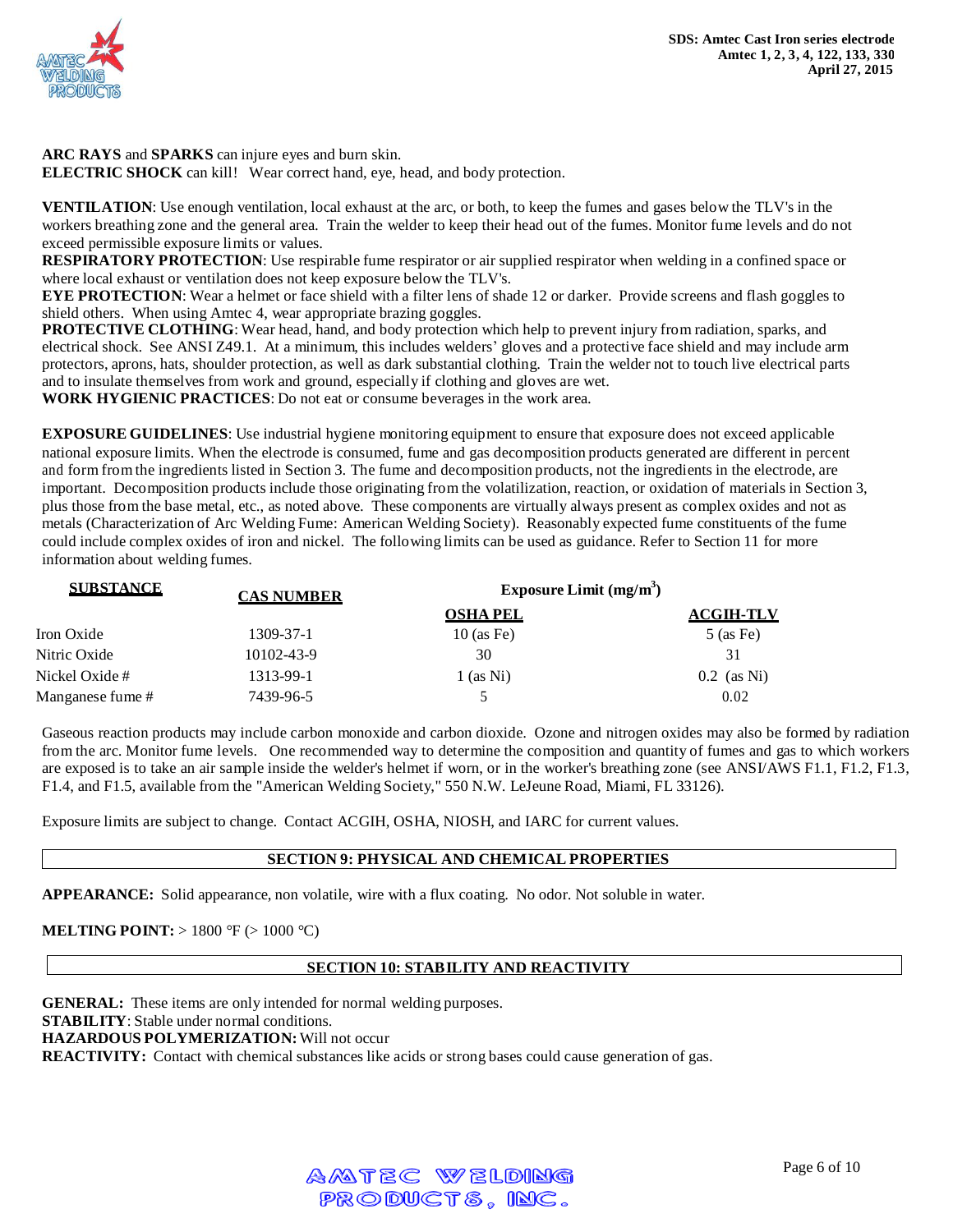

# **HAZARDOUS DECOMPOSITION OR BY-PRODUCTS:**

Gaseous reaction products may include carbon monoxide and carbon dioxide. Ozone and nitrogen oxides may also be formed by radiation from the arc.

Refer to applicable national exposure limits for the fume compounds. Reasonably expected fume constituents of the fume could include complex oxides of iron and nickel. The employer should contact an occupational health professional for doing fume monitoring to determine fumes emitted and to ensure compliance to the applicable country limits.

Manganese also has a low exposure limit listed in the USA. Other country exposure limits may be different and the appropriate country standards should be used.

# **SECTION 11: TOXICOLOGICAL INFORMATION**

Welding fumes cannot be classified simply. The composition and quantity of both are dependent upon the metal being welded, the process, procedure, and the electrode used. Other conditions which also influence the composition and quantity of the fumes and gases to which workers may be exposed include: coatings on the metal being welded (such as paint, plating, or galvanizing), the number of welders and the volume of the work area, the quality and the amount of ventilation, position of the welder's head with respect to the fume plume, as well as the presence of contaminantsin the atmosphere (such as chlorinated hydrocarbon vapors from cleaning and degreasing activities). The International Agency for Research on Cancer has classified welding fumes as possibly carcinogenic to humans (group 2B).

**EFFECTS OF OVEREXPOSURE** - Electric arc welding may create one or more of the following health hazards:

#### **FUMES AND GASES** can be dangerous to your health.

**PRIMARY ROUTES OF ENTRY** are the respiratory system. Other possible routes are eyes and/or skin contact. **PREEXISTING** respiratory or allergic conditions may be aggravated in some individuals (i.e. asthma, emphysema).

**SHORT TERM (ACUTE) OVEREXPOSURE**to welding fumes may result in discomfort such as metal fume fever, dizziness, nausea, or dryness or irritation of nose, throat, or eyes. **PRIMARY ROUTE OF ENTRY** is the respiratory system. **IRON, IRON OXIDE, MANGANESE** - Remove from overexposure and apply artificial respiration if needed. **FLUORIDES** - Fluoride compounds produced may cause eye and skin burns, and pulmonary edema bronchitis. Exposure to extremely high levels of fluorides can cause abdominal pain, diarrhea, muscular weakness, and convulsions. In extreme cases it can cause loss of consciousness and death. **NICKEL, NICKEL OXIDE** - May cause metallic taste, nausea, tightness in chest, fever, and allergic reactions.

**LONG TERM (CHRONIC) OVEREXPOSURE** may lead to siderosis (iron deposits in lungs) and is believed by some investigators to affect pulmonary functions. **PRIMARY ROUTE OF ENTRY** is the respiratory system. **IRON, IRON OXIDE** - Long term overexposure to iron fumes can cause deposits of iron in the lungs (siderosis). Lungs will clear in time when exposure to iron and its compounds cease. **MANGANESE** - Long term exposure may lead to "Manganism." Central nervous system is affected and symptoms include muscular weakness, impaired speech, impaired movement, and tremors. Exposed workers should get quarterly medical examinations for manganism. Bronchitis and some lung fibrosis have been reported. **FLUORIDES -** Overexposure to fluorides can cause serious bone erosion, excessive calcification of the bone and calcification of the ribs, pelvis and spinal column. May cause skin rash. **NICKEL, NICKEL OXIDE** - Long term overexposure to nickel products may cause lung fibrosis or pneumoconiosis.

Monitor fume levels and do not exceed permissible limits.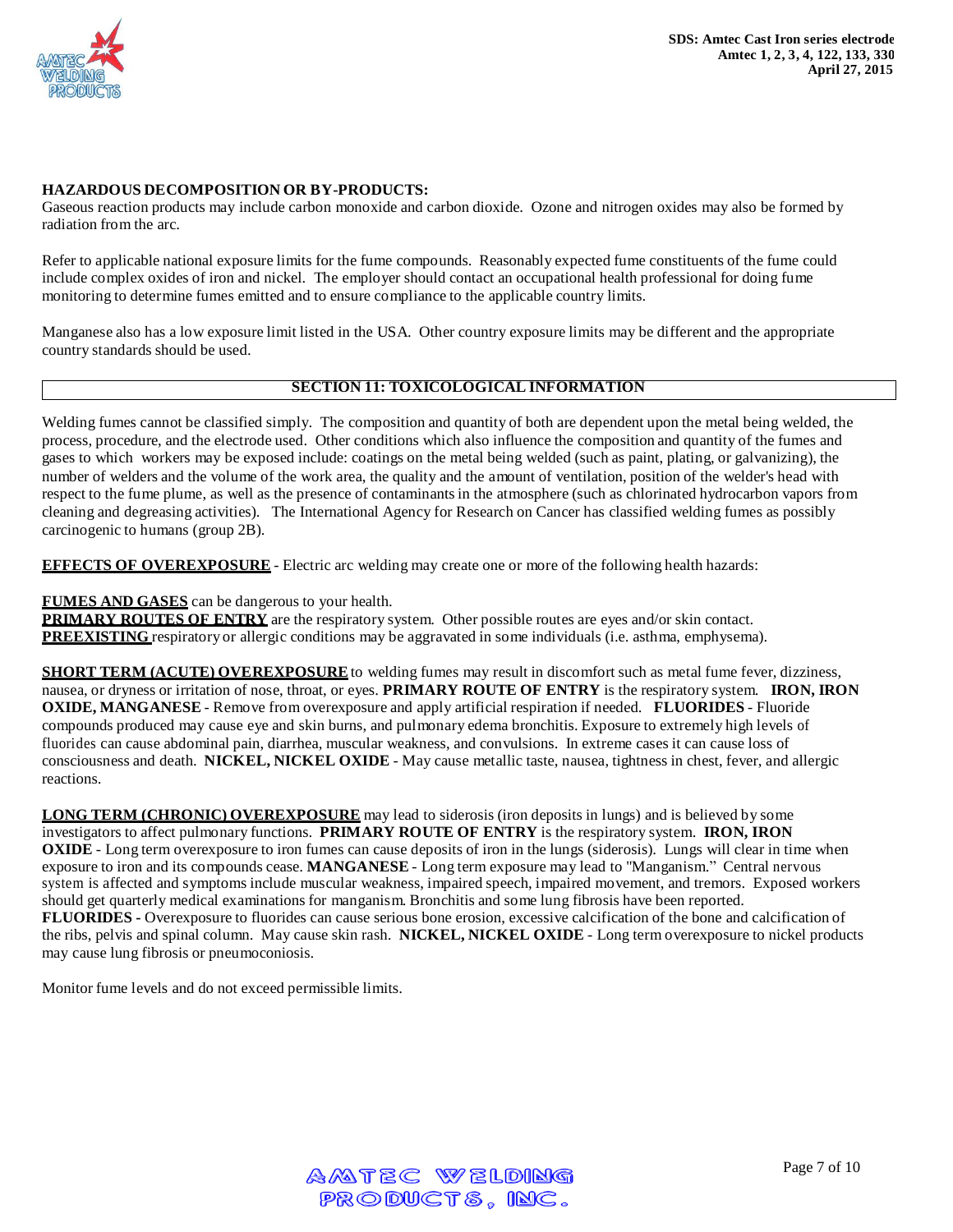

# **SECTION 12: ECOLOGICAL INFORMATION**

**MATERIAL:** Welding consumables and materials can degrade into the components used to manufacture the product. Avoid exposure to conditions that could lead to accumulation in soils and groundwater.

**CONTAMINATED PACKAGING**: Empty containers should be taken for local recycling, recovery, or waste disposal. Metals may be recycled.

#### **SECTION 13: DISPOSAL CONSIDERATION**

**WASTE DISPOSAL METHOD:** Dispose of any grinding dust and waste residues in accordance with EPA or local regulations. Plastic materials, cardboard, and wire can be re-cycled.

**U.S.A. RCRA**: Some unused ingredients in this product may be considered "hazardous material" in other countries and they may require special disposal methods. Contact your local municipality for the proper disposal method.

Residues from welding consumables and processes could degrade and accumulate in groundwater. Welding slag from these products could typically contain the following components from the coating of the electrode: Ni, Fe, Sr, Mn, F, Na, Si, Ca, and C.

#### **SECTION 14: TRANSPORTATION INFORMATION**

**DOMESTIC TRANSPORT REGULATIONS (USA):** DOT - not regulated.

**DOMESTIC TRANSPORT REGULATIONS (CANADA)**: TDG - not regulated.

**DOMESTIC TRANSPORT REGULATIONS (MEXICO)**: MEX - not regulated.

### **INTERNATIONAL TRANSPORT REGULATIONS**:

ICAO – not regulated IATA – not regulated IMDG / IMO – not regulated

**OTHER AGENCIES:** No international regulations or restrictions are applicable.

Handle with care to avoid damaging the product and keep product dry. Do not remove product identification label or warning label.

#### **SECTION 15: REGULATORY INFORMATION**

#### **Read and understand the manufacturer'sinstructions and precautionary label on this product.**

See American National Standard Z49.1, Safety in Welding and Cutting, published by the "American Welding Society," 550 N.W. LeJeune Road, Miami, FL 33126 and OSHA Publication 2206 (29CFR 1910), U.S. Government Printing Office, Superintendent of Documents, P.O. Box 371954, Pittsburgh, PA 15250-7954 for more information. Before using this product, understand and your employer's safety practices.

**U.S. FEDERAL REGULATIONS:** Under the OSHA Hazard Communication Standard these products are considered as hazardous.

**U.S. EPA TSCA (TOXIC SUBSTANCE CONTROL ACT):** All constituents of these products are on the TSCA inventory list or are excluded from listing.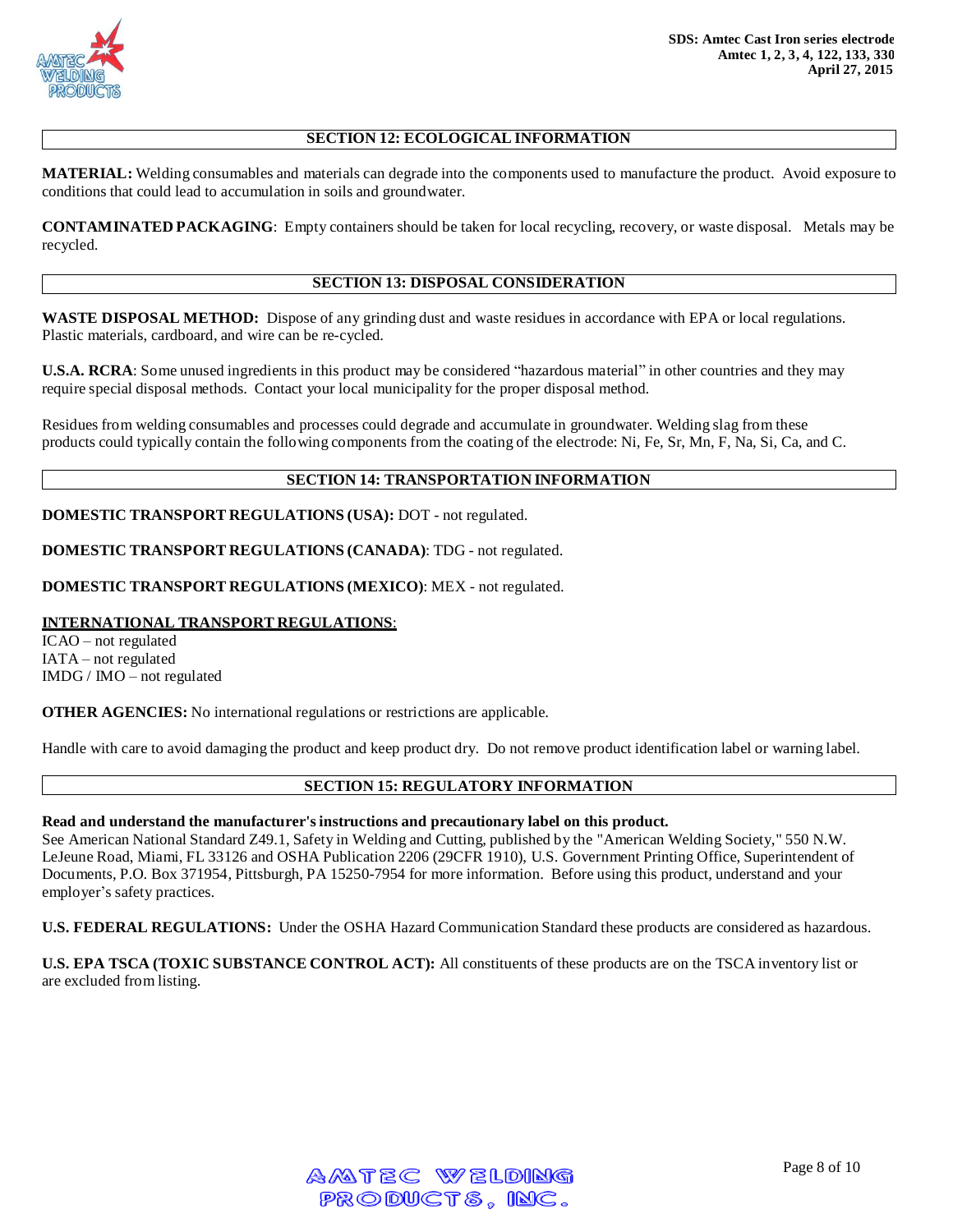

### **CERCLA (COMPREHENSIVE RESPONSE COMPENSATION, AND LIABILITY ACT)/SARA TITLE III (SUPERFUND AMENDMENTS AND REAUTHORIZATON ACT):**

Reportable Quantities (RQ's) and/or Threshold Planning Quantities (TPQ's):

| ln gi<br>ЧIН.                                                                             | mr<br>$\sim$ $\sim$<br>.<br>. . |
|-------------------------------------------------------------------------------------------|---------------------------------|
| Product<br>torm<br>article<br>the<br>-solid<br> 11†10†1 11<br>c<br>-SOI10<br>`∩ ו<br>-801 |                                 |

Spills or releases resulting in the loss of any ingredient at or above its RQ require immediate notification to the National Response Center and to our Local Emergency Planning Committee.

# **EPCRA/SARA TITLE III 313 TOXIC CHEMICALS:**

The following metallic components are listed as SARA 313 "TOXIC CHEMICALS" and are potentially subject to annual SARA 313 reporting. See Section 3 for percent and if the ingredient is present.

| <b>INGREDIENT NAME</b>        | <b>CAS NUMBER</b> | DISCLOSURE THRESHOLD           |
|-------------------------------|-------------------|--------------------------------|
| Chromium & chromium compounds | 7440-47-3         | 1.0 % de minimis concentration |
| Chromium VI                   | Not listed        | 0.1 % de minimis concentration |
| Barium compounds              | Not listed        | 1.0 % de minimis concentration |
| Cobalt                        | 7440-48-4         | 0.1 % de minimis concentration |
| Copper                        | 7440-50-8         | 1.0 % de minimis concentration |
| Manganese                     | 7439-96-5         | 1.0 % de minimis concentration |
| Nickel                        | 7440-02-0         | 0.1 % de minimis concentration |
| Aluminum (fume or dust)       | 7429-90-5         | 1.0 % de minimis concentration |
| Silver                        | 7440-22-4         | 1.0 % de minimis concentration |

Package Labeling:

Additional advice on labeling

As a finished article the product does not need to be labeled in accordance with EC-directives or respective national laws. International rules may vary and the appropriate regulations should be followed as defined by the country where the products are used.

# **SECTION 16: OTHER INFORMATION**

This Safety Data Sheet has been revised due to modificationsto several paragraphs and/or new format. **Prepared by:** Amtec Welding Products, Inc.

> R-phrases **Nickel** R40 : Limited evidence of a carcinogenic effect. R43 : May cause sensitization by skin contact. R48/23 : Toxic: danger of serious damage to health by prolonged exposure through inhalation.

**Barium Carbonate**

R22 : Harmful if swallowed.

#### S-phrases

#### **Nickel**

S2: Keep out of the reach of children

S36/37/39 : Wear suitable protective clothing, gloves and eye/face protection

S45 : In case of accident or if you feel unwell, seek medical advice immediately (show the label where possible) S61: Avoid release to the environment. Refer to special instructions/Safety data sheet.

#### **Barium Carbonate**

S2 : Keep out of the reach of children.